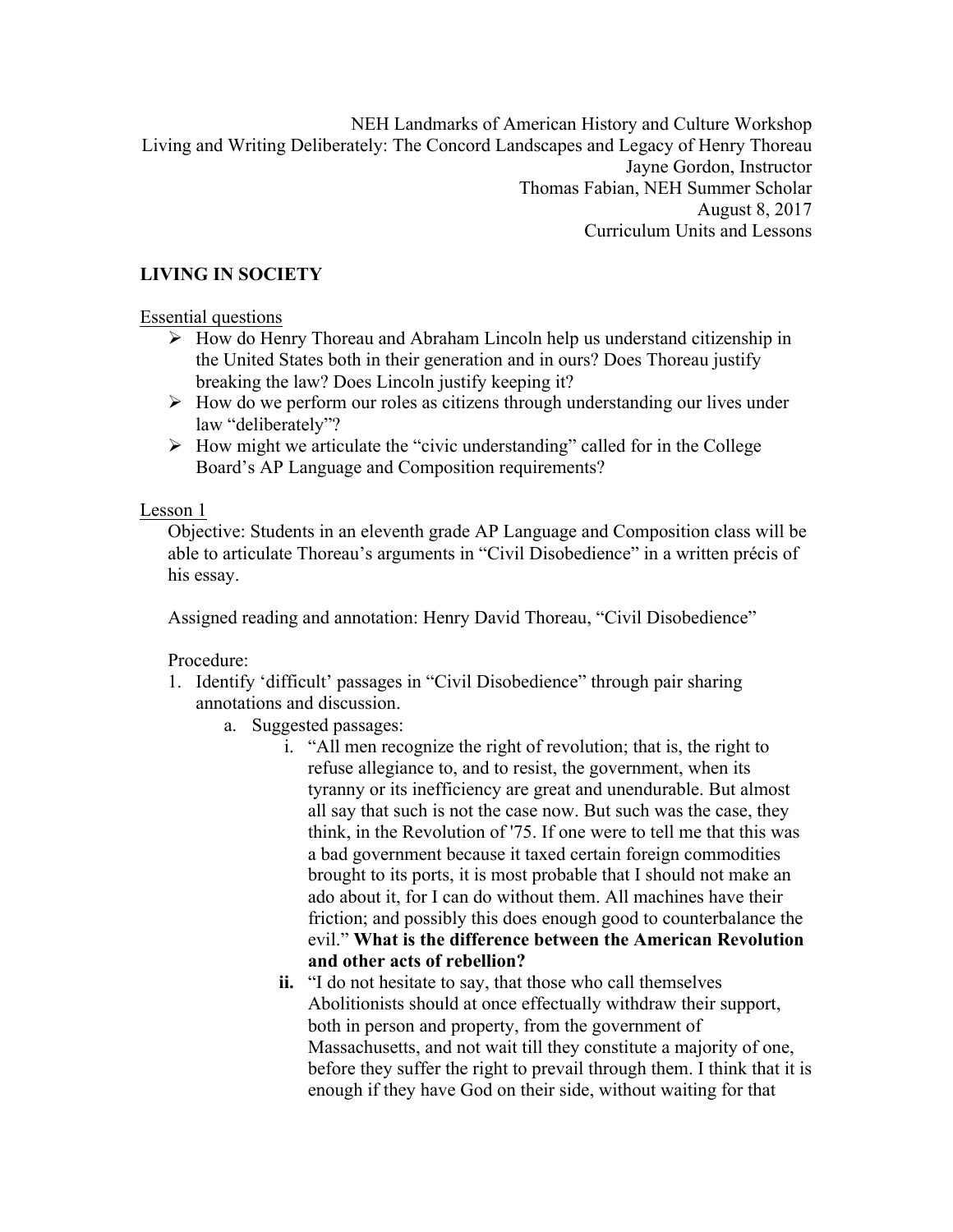other one. Moreover, any man more right than his neighbors constitutes a majority of one already." **Is there a difference between Northern and Southern calls for succession? How can anyone know if they have "God on their side"?**

- iii. "When I was let out the next morning, I proceeded to finish my errand, and, having put on my mended shoe, joined a huckleberry party, who were impatient to put themselves under my conduct; and in half an hour — for the horse was soon tackled — was in the midst of a huckleberry field, on one of our highest hills, two miles off, and then the State was nowhere to be seen"—**What different ways might we view Thoreau's first act after being released from jail?**
- iv. "Still, [Daniel Webster's] quality is not wisdom, but prudence. The lawyer's truth is not truth, but consistency or a consistent expediency. Truth is always in harmony with herself, and is not concerned chiefly to reveal the justice that may consist with wrong-doing. He well deserves to be called, as he has been called, the Defender of the Constitution. There are really no blows to be given by him but defensive ones. He is not a leader, but a follower." **Given Webster's role in the passing of the Fugitive Slave Law, why might Thoreau single him out?**
- v. "They who know of no purer sources of truth, who have traced up its stream no higher, stand, and wisely stand, by the Bible and the Constitution, and drink at it there with reverence and humility; but they who behold where it comes trickling into this lake or that pool, gird up their loins once more, and continue their pilgrimage toward its fountain-head." **What "purer sources of truth" exist beyond the Bible and Constitution? Is Thoreau for or against these sources?**
- 2. Discuss individual passages in groups with guide questions as above.
- 3. 'Jigsaw' groups to discuss various passages and Thoreau's central claim and purpose.
- 4. Assessment: Students will write a précis of "Civil Disobedience".
	- Précis format:
		- 1. (Author's credentials), (author's first and last name) in his/her (type of text), (title of text), published in (publishing info) addresses the topic of (topic of text) and argues that (argument).
		- 2. He/she supports this claim by then then  $\qquad \qquad$ , and finally
		- *3.* (Author's last name)'s purpose is to (author's purpose in writing) in order to (change in reader/society the author wants to achieve).
		- 4. He/she adopts  $a(n)$  tone for his/her audience, the readers of (*publication*) and others interested in the topic of\_\_\_\_\_\_\_\_\_\_\_\_\_\_.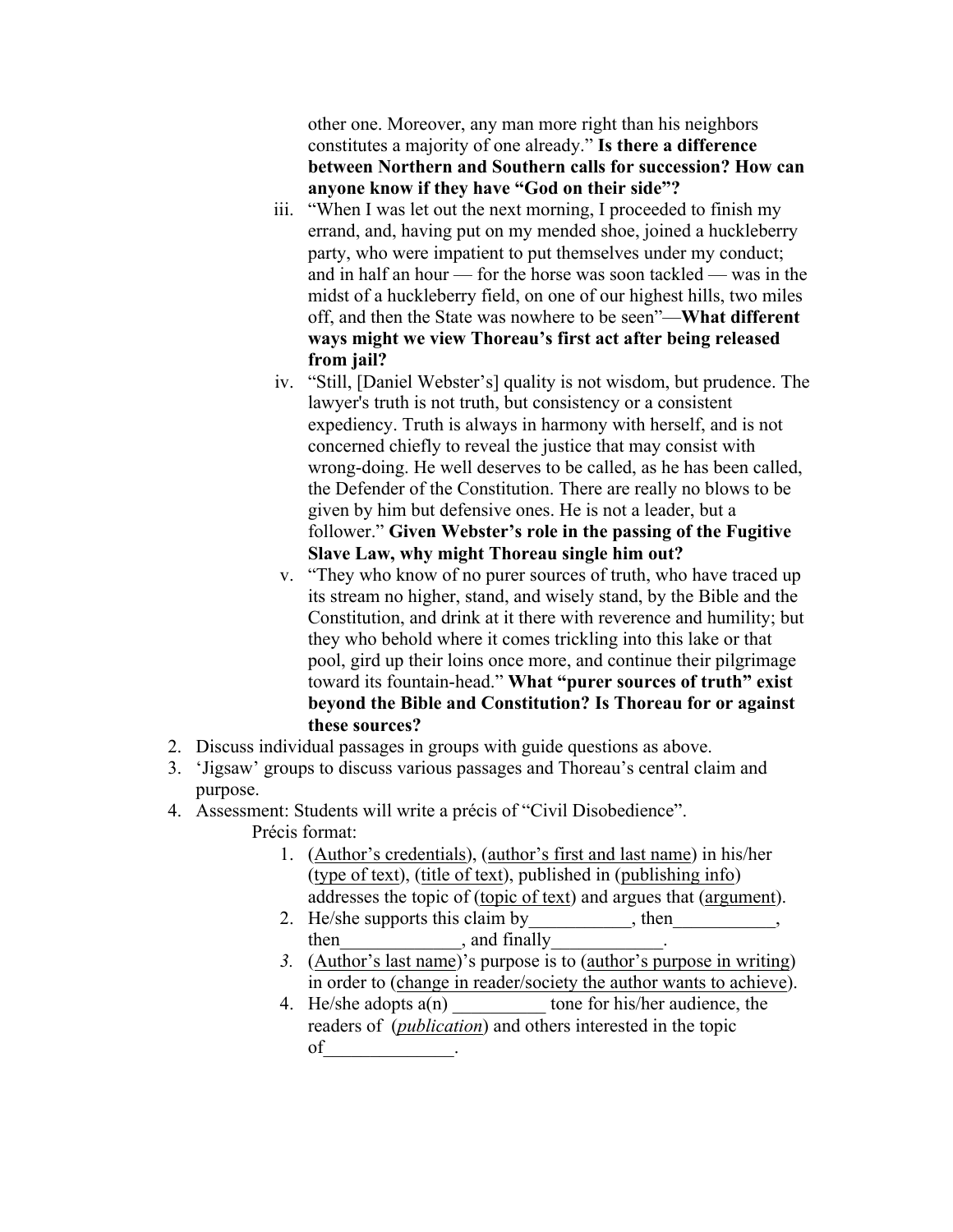Lesson 2

Objective: Students in an eleventh grade AP Language and Composition class will be able to chart the development of Thoreau's anti-slavery arguments as an example of rewriting and rethinking given the political events of his day.

Assigned reading and annotation: Henry David Thoreau, "Where I Lived and What I Lived For," "Civil Disobedience," "Slavery in Massachusetts," "A Plea for Captain John Brown"

Procedure:

- 1. Review the events experience by Thoreau prior to the Civil War with dates of his own writings.
	- a. Dates:
		- i. Missouri Compromise 1820
		- ii. Texas annexation 1845
		- iii. Move to Walden July 4, 1845
		- iv. Mexican War 1846
		- v. Night in Jail July 23, 1846
		- vi. "Civil Disobedience" published 1849
		- vii. Fugitive Slave Law 1850
		- viii. *Walden* published 1854
		- ix. Kansas/Nebraska Act 1854
		- x. "Slavery in Mass" 1854
		- xi. Founding of the Republican party 1854
		- xii. Sumner Beating 1856
		- xiii. Pottawatomie Massacre 1856
		- xiv. Harper's Ferry 1859
		- xv. "A Plea for Captain John Brown" 1859
- 2. In groups, create a "pi" chart of three columns listing events in one column, quotations and works in the next column, and noting changes in tone and emphasis in the third.
- 3. Present the changes and their significance in a class discussion.

Assessment: Present the changes and their significance in a class discussion; Write a comparative analysis essay involving two or more of Thoreau's anti-slavery essays.

#### Lesson 3

Objective: Students in an eleventh grade AP Language and Composition class will clarify their understanding of Thoreau's argument in "Civil Disobedience" and Abraham Lincoln's "On the Perpetuation of our Political Institutions" as well as their own positions by forming opinions on current events.

Assigned reading and annotation: Henry David Thoreau anti-slavery essays, Abraham Lincoln, "On the Perpetuation of our Political Institutions"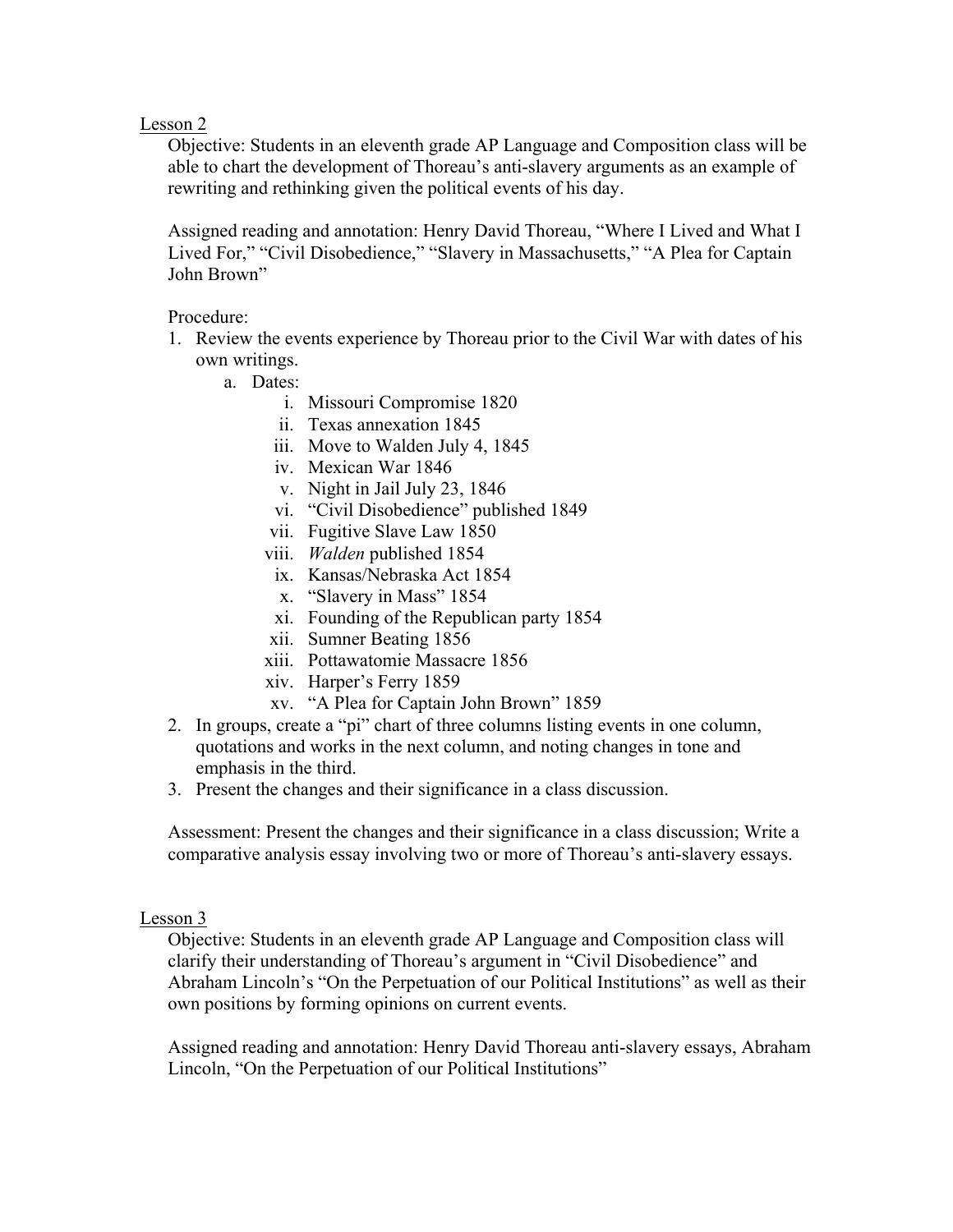### Procedure:

- 1. Read and discuss briefly two short articles on two different current acts of civil disobedience or political resistance/protest which reflect contrasting political view points (i.e. occupation of Malheur National Wildlife Refuge and street closures by Black Lives Matter movement).
- 2. Conduct four corners exercise in which students move to one of four corners expressing what they believe to be their own opinions, Thoreau's opinion, and Lincoln's opinion.
- 3. Discuss as a whole class student opinions as well as how student personal responses may lack the consistency of Thoreau's or Lincoln's positions.

Assessment: Write an essay in which students create a rhetorical frame using Lincoln and Thoreau to assess a current issue of the day.

# **CHOOSING LIFE WITH PRINCIPLE**

#### Essential questions

- $\triangleright$  How do we come to grips with ourselves as people living with varying degrees of privilege in a modern society?
- $\triangleright$  How do we form arguments that recognize and respect opposition as well as their internal inconsistencies? How do we write "deliberat[ive]ly"?
- $\triangleright$  What are ways to acknowledge complexity as called for in the College Board's AP Language and Composition requirements?

#### Lesson 1

Objective: Students in an eleventh grade AP Language and Composition class will be able to understand the concept of a rhetorical position through the analogy of material space of Walden Pond.

Assigned reading and annotation: Henry David Thoreau, "Where I Lived and What I Lived For," and "The Pond in Winter"

Materials: Thoreau's survey map of Walden*;* excerpt from Laura Dassow Walls, *Henry David Thoreau: A Life*, Univ. of Chicago Press, 2017; drawing paper

- 1. Observe and discuss Thoreau's survey map of Walden Pond.
	- a. Questions for discussion:
		- i. How is the survey "an extravagant thing to do, wholly impractical" (Walls, 206)?
		- ii. Why would you want to know the exact measurements of the pond?
		- iii. What does this tell you about Thoreau's efforts to live "deliberately"?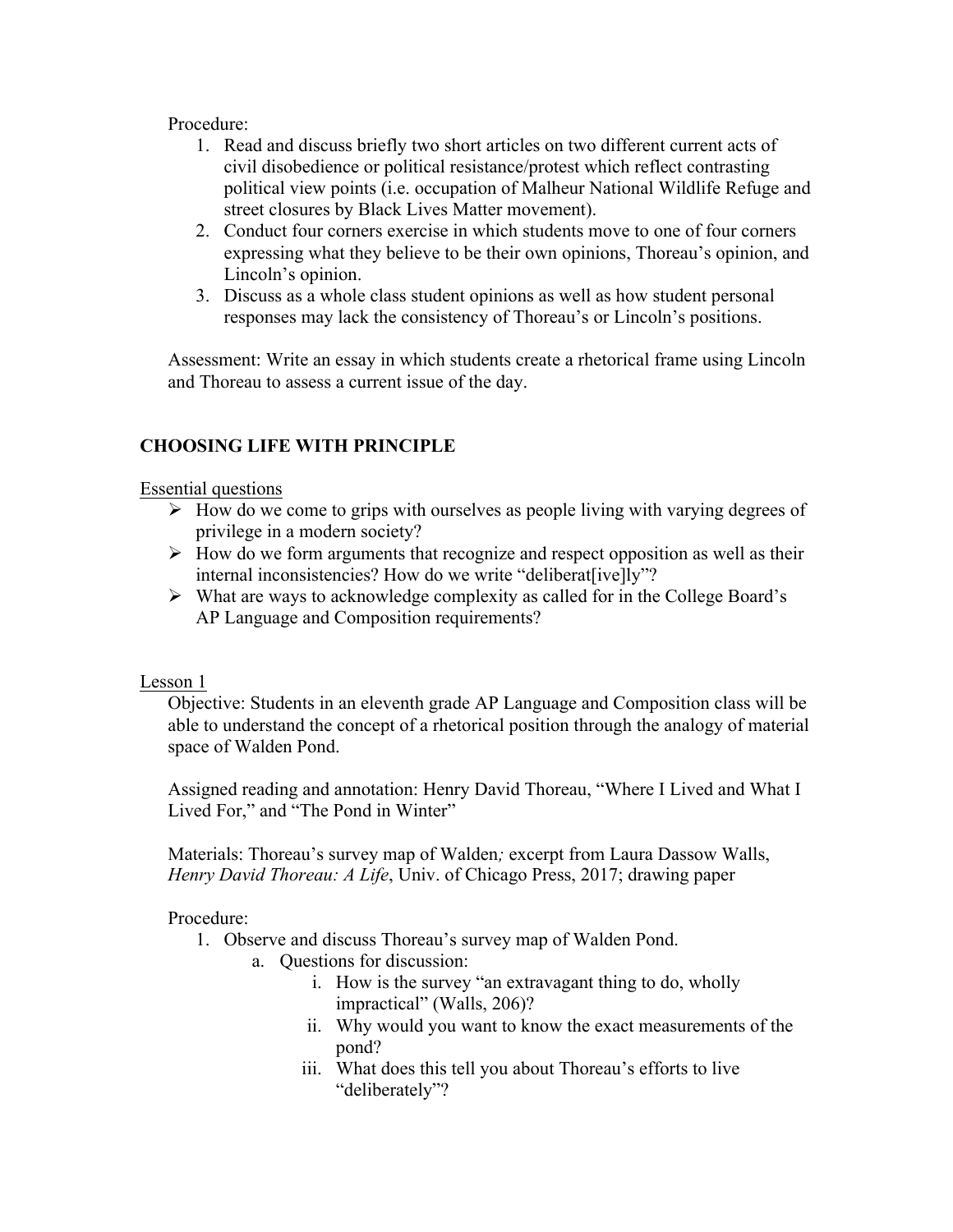- iv. How do maps function metaphorically? What are the multiple meanings of 'survey'?
- 2. Read from Walls, pages 206-207. ("Thoreau's quest for the 'bottom' of the pond was also his quest for bedrock truth….)
- 3. Journal on an issue you care about with an eye toward a thesis.
- 4. Discuss "The Pond in Winter" ("the line of greatest length…")
- 5. Draw and label a diagram demonstrating the "length," "breadth," and "depth" of your argument.

Assessment: The diagram students create, as well as their ability to form a thesis in their essay.

# Lesson 2

Objective: Students in an eleventh grade AP Language and Composition class will recognize opposition in arguments by understanding the complexity and contradiction of their own decision making.

Assigned reading and annotation: Henry David Thoreau, "Economy," and "Where I Lived and What I Lived For."

# Procedure:

- 1. Discuss cognates of the word "deliberately."
	- a. Possible cognates
		- i. Liber—Latin for book
		- ii. Liberty
		- iii. Library
		- iv. Libra/balance
		- v. Deliberation/deliberatively
- 2. Discuss multiple meanings for the words "account" and "economy."
- 3. Brief lecture comparing Thoreau's historical to our own, i.e. inequality, more choices and more "desperation"; globalization example of Walden ice.
- 4. "Account" for your day: List activities over the course of a day/money spent over the course of the day.
- 5. Journal on how your list of time/money reflects your character and values.
- 6. Everyone says one thing on their list that they are proud of.
- 7. Discuss as a whole class examples of what is necessary and unnecessary, what is hypocritical and what compromises modernity/society requires of us.

Assessment: In essay writing, the degree of clarity students make in their arguments as well as their ability to recognize opposition.

# Lesson 3

Objective: Students in an eleventh grade AP Language and Composition class will be able to acknowledge complexity in their arguments by recognizing opposition, and understanding how to create qualification and counter-argument.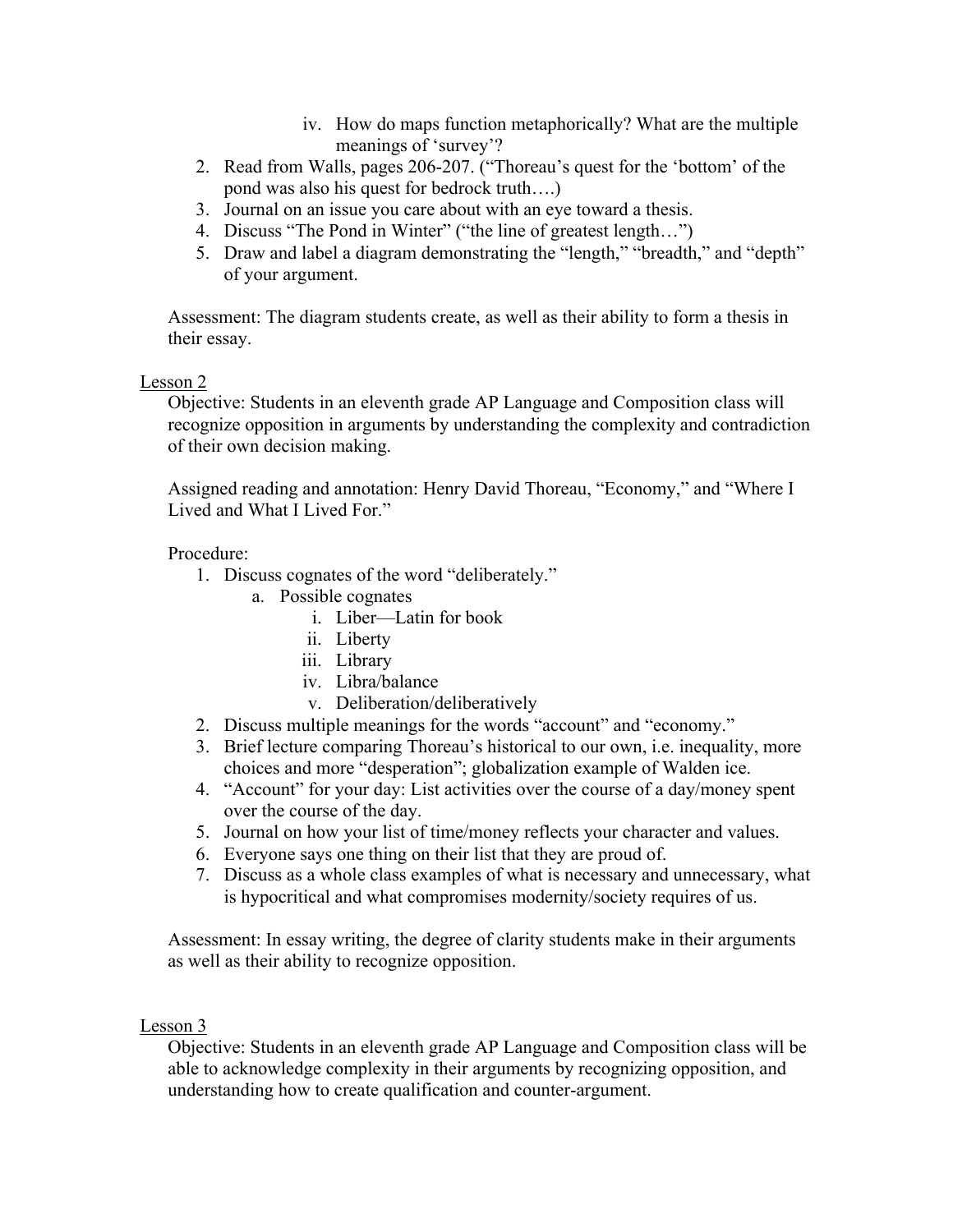Assigned reading and annotation: Henry David Thoreau, "Economy," and "Where I Lived and What I Lived For."

Procedure:

- 1. Pair share what is necessary and what is not in your list from Lesson 2, what compromises you make and do not make between principle and modernity.
- 2. Discuss compromises as whole class; discuss concepts of opposition and counterargument.
- 3. Make a brief defense to the class of your partner's least necessary time or expense.
- 4. Discuss as a whole class what was effective as qualification or recognition of opposition.

Assessment: In essay writing, look to students' ability to recognize opposition, make counter-arguments, and offer qualification.

### Lesson 4

Objective: Students in an eleventh grade AP Language and Composition class will be able to acknowledge complexity and qualify their arguments through an understanding of Thoreau's more deliberative arguments.

Assigned reading and annotation: Henry David Thoreau, "Where I Lived and What I Lived For," "The Bean-Field," 'Former Inhabitants"

# Procedure:

1. Read and discuss 'woodchuck' passage from "The Bean Field" ("These beans have results which are not harvested by me.") **What are various sides of the argument about the woodchucks who eat his crop does Thoreau consider?** 2. With a partner, locate other passages from the readings in which Thoreau considers multiple positions.

3. Discuss passages as a whole class: **How does Thoreau manage to write about more than one position? How does he make conflicting evidence or position lead to a unified claim and/or purpose?**

4. Write a paragraph that presents a qualified argument for something on your list from Lesson 2.

Assessment: Paragraph as above; students' ability to make qualified arguments in their essay writing.

# **BEING AWAKE, AWARE, AND ALIVE**

Essential questions

- $\triangleright$  How do experiences shape writing? How does writing shape experience?
- $\triangleright$  How is writing a kind of 'action from principle'?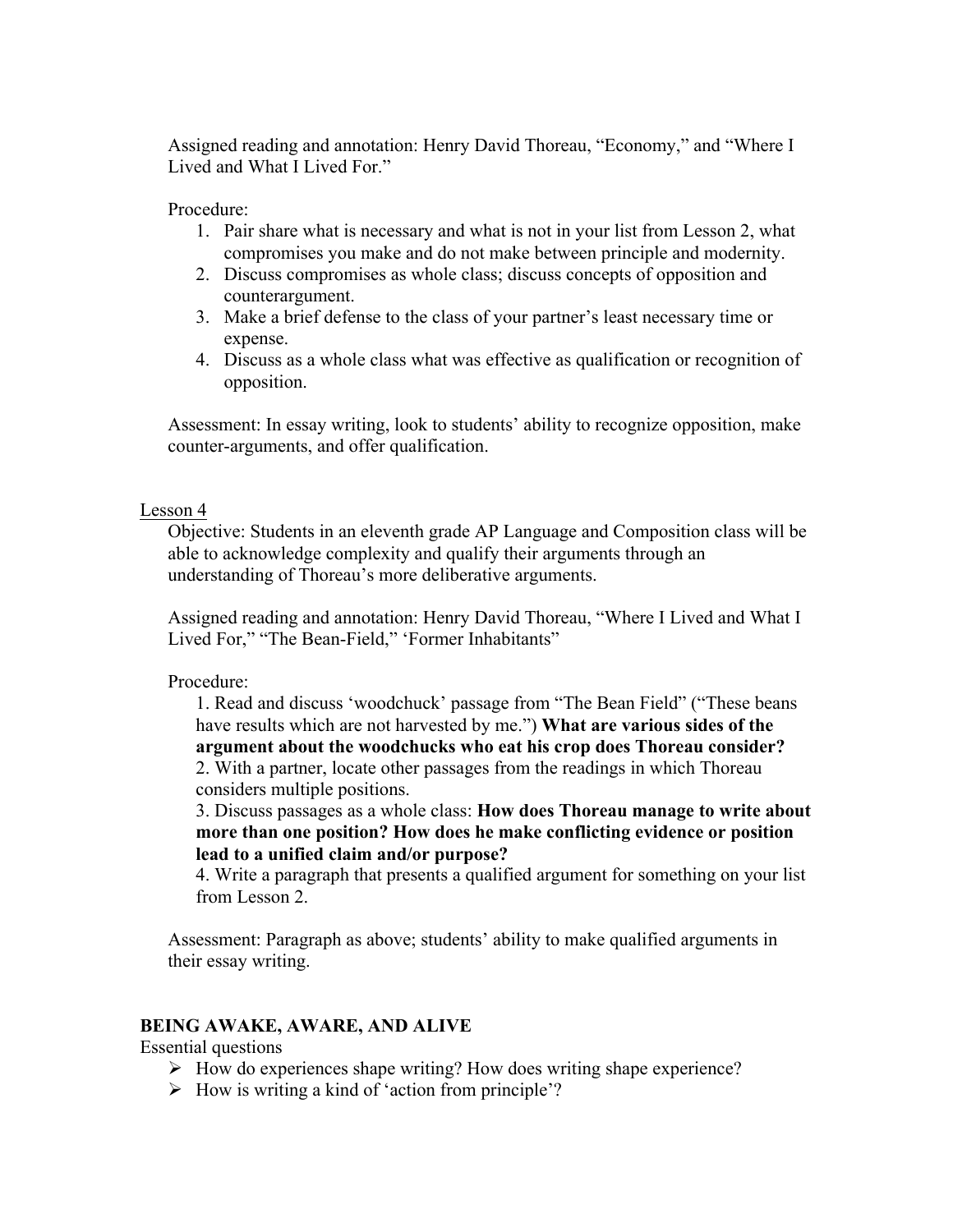$\triangleright$  How do writers create purpose in a rhetorical sense?

#### Lesson 1

Objective: Students in an eleventh grade AP Language and Composition class will be able to articulate the rhetorical concept of purpose.

Assigned reading and annotation: Henry David Thoreau, "Ktaadn" excerpts; contemporary personal essays, e.g. David Sederis, Joan Didion. &etc.

Materials: Henry David Thoreau, Nov. 16, 1857 letter to H.G.O. Blake

#### Procedure:

- 1. Read aloud to students, Thoreau's Nov. 16, 1857 letter to H.G.O. Blake ("What did the mountain say…")
- 2. Discuss as a whole class what it might mean "to state to yourself precisely and completely what that walk over the mountain amounted to for you," as well as "not that the story need be long, but it will take a long while to make it short."
- 3. Pair share to discuss personal narrative you've been asked to complete in your past experience as a student. Suggest ideas to one another for what else those stories might have "amounted to."
- 4. Discuss as a whole class ideas from previously assigned personal narratives as well as what else various contemporary essays might have "amounted to."
- 5. Define in a brief lecture "amounted to" as rhetorical purpose.

Assessment: Students can state on a short quiz the rhetorical concept of purpose in their own words; student can formally and in formally identify purpose in essays they read.

#### Lesson 2

Objective: Students in an eleventh grade AP Language and Composition class will be able to develop rhetorical purpose in their writing as part of the process of writing.

Assigned reading and annotation: Henry David Thoreau, "Ktaadn" and journal excerpts; contemporary personal essays, e.g. David Sederis, Joan Didion, &etc.

Materials: examples of Thoreau's journal, selected rewritten passage from various works of Thoreau (i.e. the "different drummer" passage).

- 1. Discuss and lecture briefly on Thoreau's journal and process (i.e. notes to journal to annotating journal to lecture to essay to drafting to publication; seven drafts of *Walden*; the idea of the Lyceum).
- 2. Write individually notes about an experience, then journal about a purpose for that experience.
- 3. Every student speak briefly about their experience.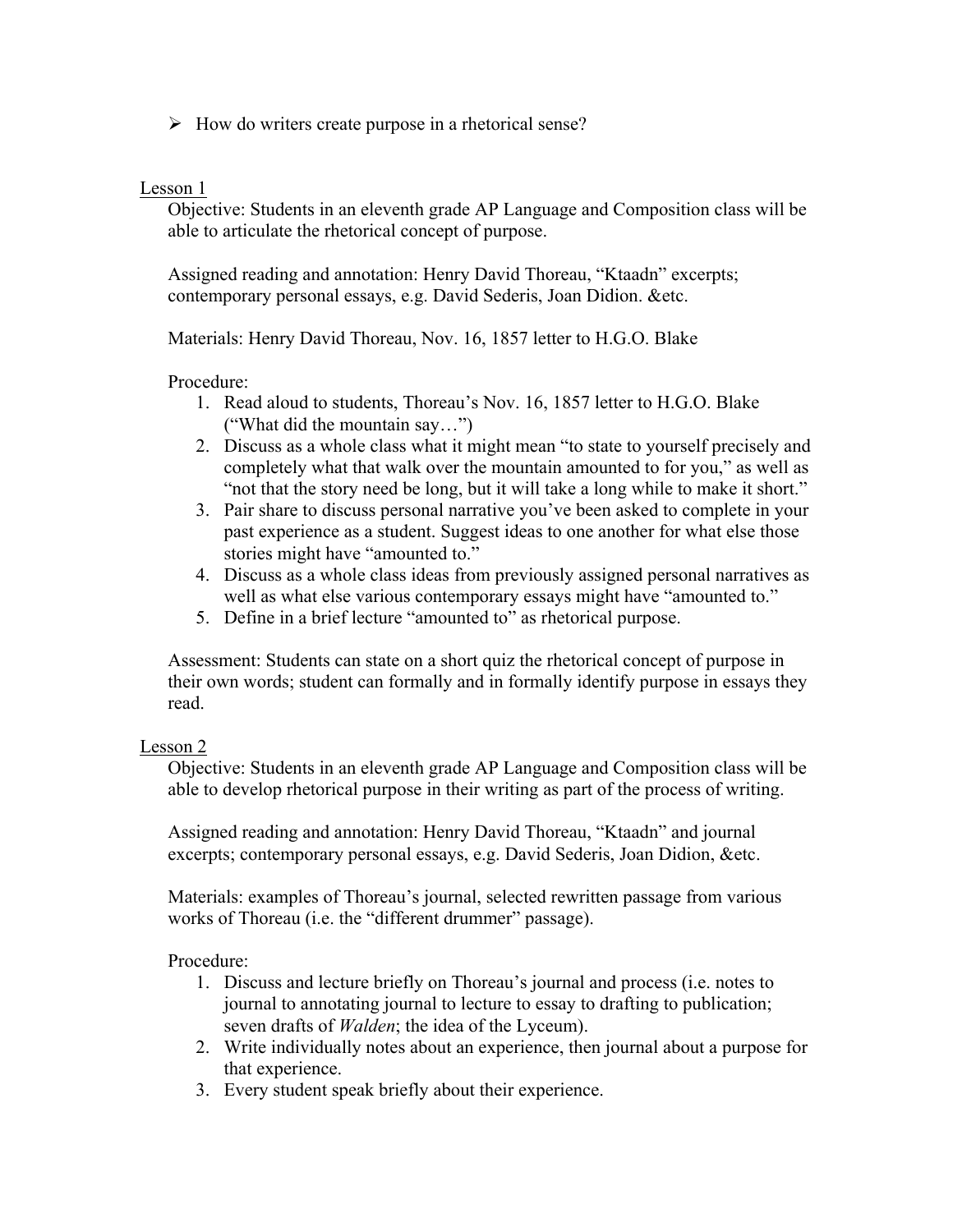- 4. Journal about the reaction of your classmates to individual statements
- 5. Discuss as a whole class what are things you would need to do to make an essay purposeful given your classmates reactions.

Assessment: Review drafts of student essays to check for understanding of the writing process and the development of purpose.

# **HEARING THAT DIFFERENT DRUMMER**

Essential Questions

- $\triangleright$  Who is Henry Thoreau as a person and a writer? What's the difference between the person we are and the persona we create in writing? Why is recognizing that difference important?
- $\triangleright$  What are rhetorical strategies Thoreau uses? How can actions "from principle" be strategies to convey a purpose?
- $\triangleright$  What actions can we take to best convey our principles? How can we transform actions into a statement of principle in our writing?

Lesson 1

Objective: Students in an eleventh grade AP Language and Composition class will be able to articulate an understanding of *Walden* within its historical and literary/rhetorical context as a way to separate the persona of *Walden* from the person of Thoreau.

Assigned reading and annotation: Henry David Thoreau, from *Walden*, "Economy," "Where I Lived and What I Lived For," "The Bean-Field," and "Reading," "Sounds," "The Ponds," "Baker Farm," and /or "Former Inhabitants and Winter Visitors"; selections from Thoreau's journal

Materials: Buell, Lawrence. "What Would Henry Do—About Anything?", *What Would Henry Do?* Thoreau Farm Trust, 2017.

- 1. With partner, describe the person of Thoreau as presented in the selections from Walden. Discuss observations as a whole class.
- 2. In groups of four (pairs of pairs), conjecture Thoreau's thoughts and actions on current issues:
	- a. Current issues:
		- i. Globalization
		- ii. Climate change
		- iii. Immigration
		- iv. Inequality
		- v. Privacy
		- vi. Race relations
		- vii. Conflict in the Middle East
- 3. Discuss as a whole class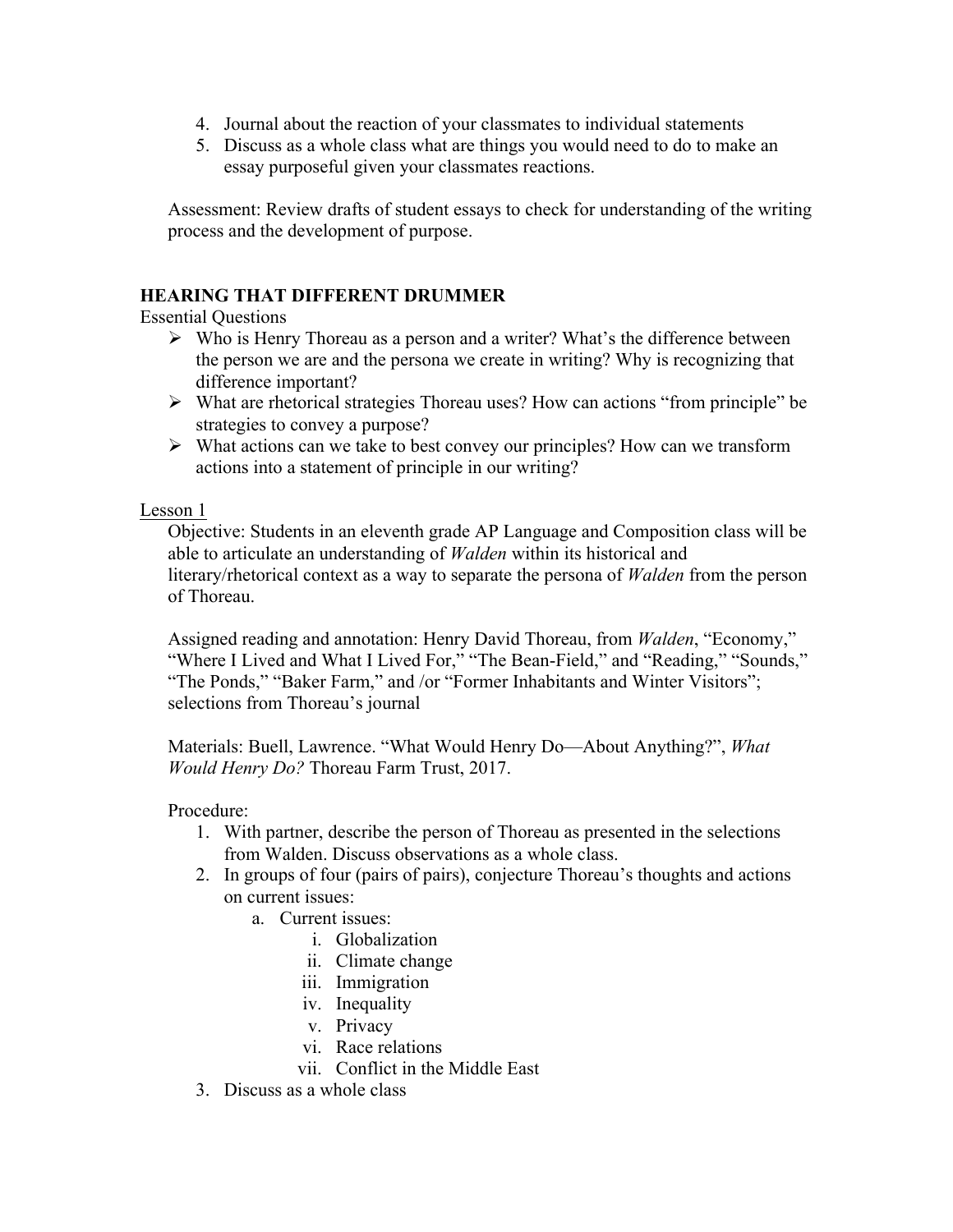- 4. Read Buell, "What Would Henry Do—About Anything?"
- 5. Discussion and lecture on the historical and biographical context of *Walden*.
	- a. Points of discussion:
		- i. 'House' vs. 'cabin,' 'shanty,' 'hut,' &etc.
		- ii. Thoreau's various professions
		- iii. Leaves Walden when Emerson asks him to. Relationship with Emerson's wife and children.
		- iv. Don't freeze Thoreau at Walden—ages 27-30
		- v. The misnomer of "Life in the Woods
		- vi. Disestablishment of religion in Massachusetts
		- vii. Rising inequality and "globalization" example of Walden ice.
		- viii. Slavery and the dates of 'Civil Disobedience"

Assessment: Ticket to Leave: What are three ways your understanding of Thoreau is more complex than the persona of *Walden*.

#### Lesson 2

Objective: Students in an eleventh grade AP Language and Composition class will be able to understand the way writers rewrite for tone, audience, and purpose:

Assigned reading and annotation: Henry David Thoreau, from *Walden*, "Economy," "Where I Lived and What I Lived For," "The Bean-Field," and "Reading," "Sounds," "The Ponds," "Baker Farm," and /or "Former Inhabitants and Winter Visitors."

Materials: Selection from Thoreau's Journals

Procedure:

- 1. Consider as the day's objective *The Portable Thoreau* editor Jeff Cramer's statement: "It's not being at Walden that matters—it's writing *Walden* that matters" and Thoreau as first and foremost a writer.
- 2. Select passages to read aloud that reveal Thoreau's persona in *Walden*. Take suggestions, read aloud, and discuss as a whole class the tone of the passages. Consider whom Thoreau criticizes in those passages and his use of the second person pronoun.
- 3. Discuss and explain with whole class Thoreau's Concord Lyceum audience, American protestant tradition of the jeremiad, and the time lag between the Thoreau's living at Walden Pond and publication of *Walden* (five years) and "Civil Disobedience" (2+ years). Read selected passages from Thoreau's journals.
- 4. Discuss in small groups to determine the audience for *Walden* and journal passages.
- 5. Discuss as a whole class Thoreau's purpose in addressing those specific audiences.

Assessment: In analysis, look to students' ability to identify tone and audience.